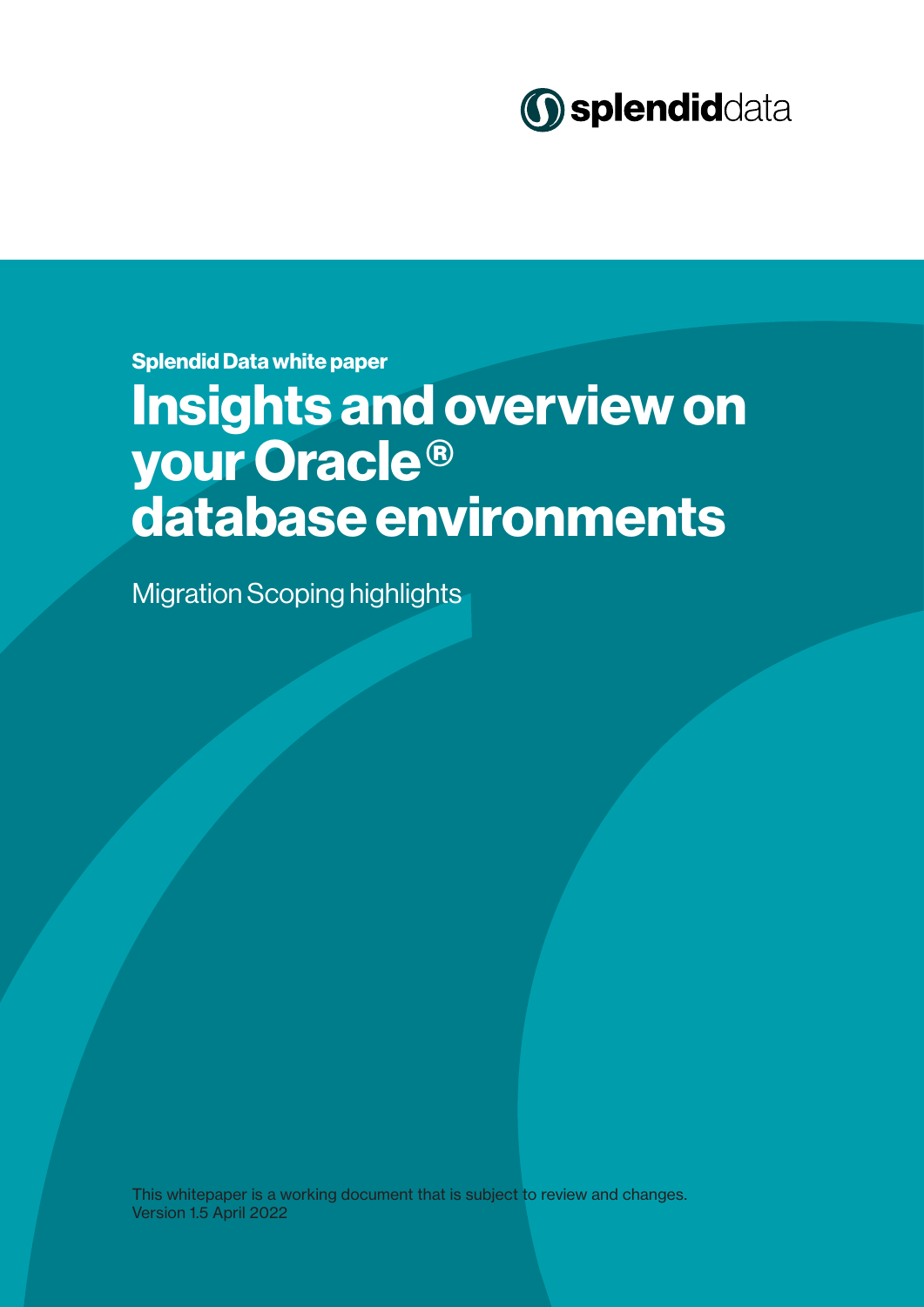# **Contents**

| <b>Introduction</b>                            | 3 |
|------------------------------------------------|---|
| Understanding the full scope of your migration | 4 |
| <b>Migration Scoping</b>                       | 6 |
| <b>Contact</b>                                 | 8 |

Insights and overview on your Oracle environments. Migration Scoping highlights 2 White paper version 1.5 © 2022 Splendid Data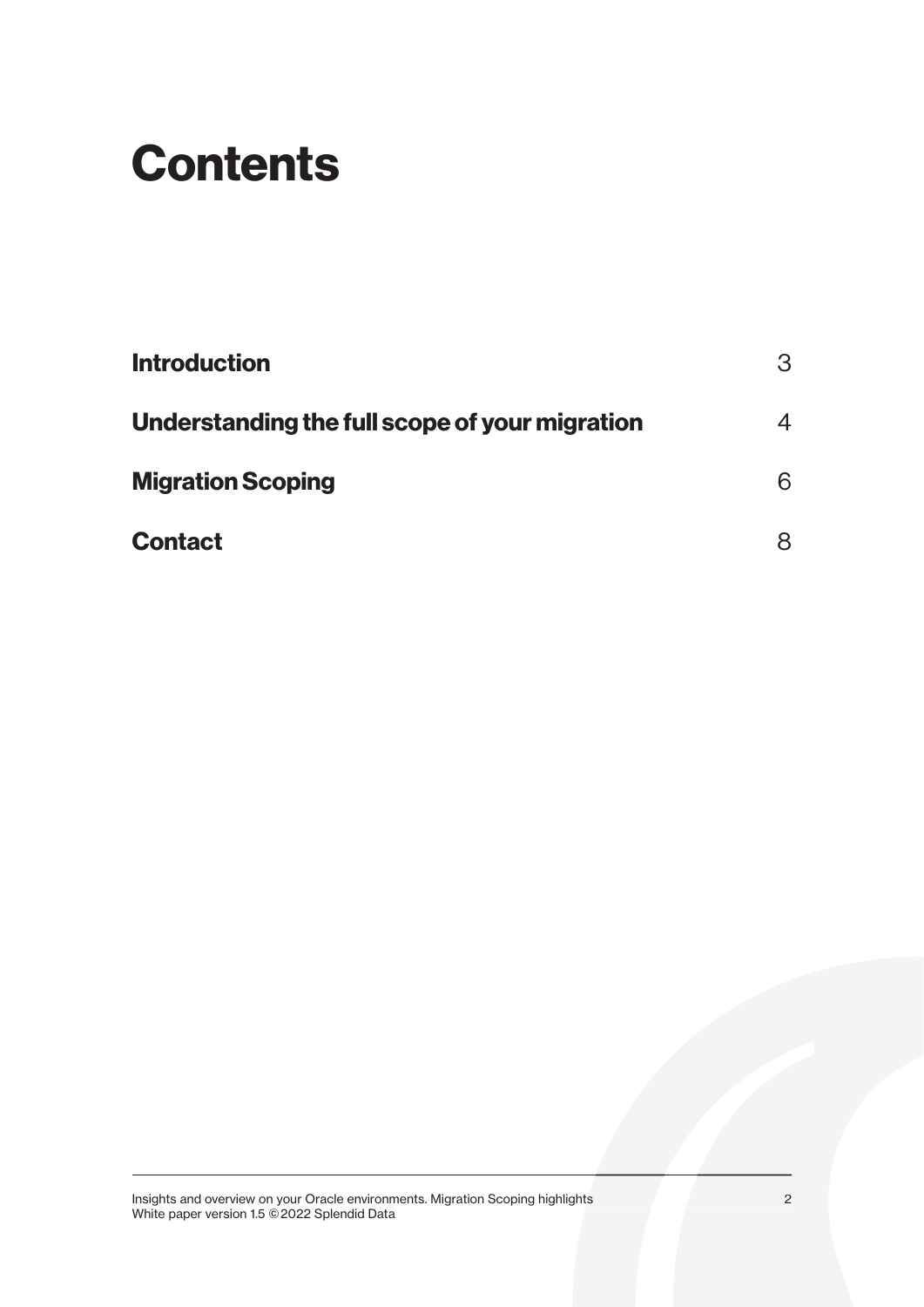## Introduction

### About Migration Scoping

Thousands of businesses across the globe are asking the same question: can we reduce Oracle's footprint in our IT environment? As experts in all things Oracle databases, open source PostgreSQL and migration of Oracle databases to PostgreSQL, we can assure you, yes, you definitely can. And even better, we've a really simple process in place to make the whole thing extremely straight-forward. Allow us to explain.

You might be thinking, well, that's easy for you to say, but does this apply to my extensive and seriously complex databases worth millions? And again, the answer is yes, it does apply to you. To give you total reassurance, we offer a Migration Scoping Service. This sophisticated piece of software can smartly analyse your Oracle databases in production to see if they are suitable to be migrated to PostgreSQL. It gives you a full picture and insight into the elements that will need to be taken into account during your migration to PostgreSQL. It also gives you an estimate of the time it will take per Oracle database to perform the migration to PostgreSQL.

The software was created by Splendid Data's engineers who have decades of experience with both Oracle databases and PostgreSQL and with migrating Oracle databases of all sizes to PostgreSQL. Their expertise in migrating Oracle databases to PostgreSQL based on our Cortex product is second to none.

The information we gather from Migration Scoping is incredibly valuable when it comes to the technical migratability of your database, and helps you in making project plans, both strategic and tactical, for your overall migration approach.



Some of our references that are convinced of what we promise and deliver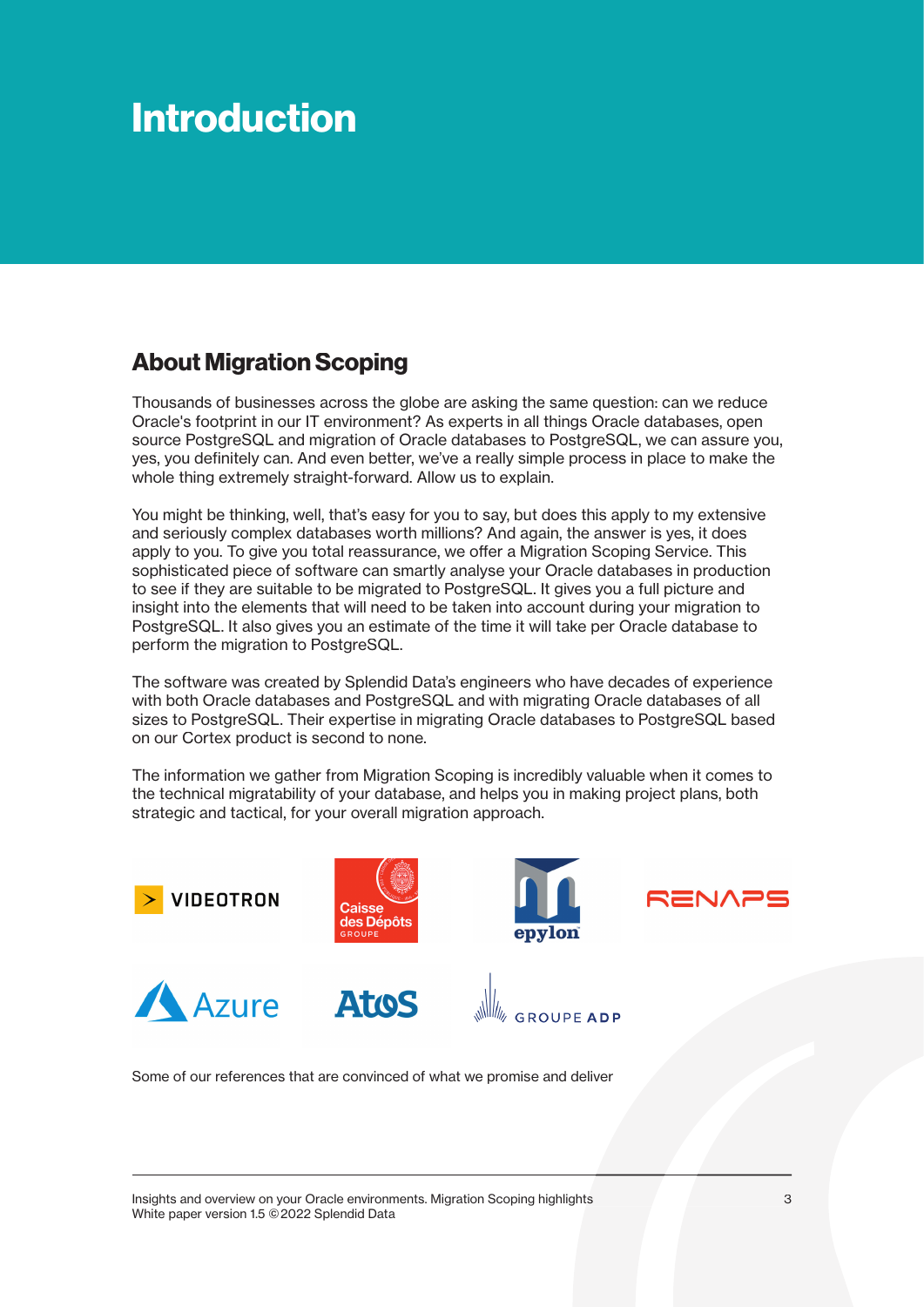## Understanding the full scope of your migration

Thousands of organisations are locked-in to a considerable Oracle commitment. Given the many developments in IT and the possibilities of the cloud, they're starting to wonder if they can reduce footprint of their Oracle databases.

As you will no doubt know, an Oracle database is a licensed product and the costs, due to the explosive growth of data, are getting higher and higher. At the same time, because of all the licensing restrictions, there isn't always an immediate response to new developments such as the use of the cloud. This slows progress and innovation within larger organisations. But there is an alternative. The large cloud providers now offer alternatives for your Oracle databases. PostgreSQL plays an important role in this, because there are many technical and functional similarities between an Oracle database and PostgreSQL – and because PostgreSQL is open source, there are no license restrictions. Let's just underline that, no license restrictions. This comes with significant financial savings.

#### **Insights**

Before you can start migrating your Oracle databases to PostgreSQL, you will first want to understand what the overall impact will be to your business, helping you with decision making and planning. This requires insight into the Oracle databases in your production environments in terms of migration complexity and an estimate of the time required per Oracle database to migrate to PostgreSQL.



Insights and overview on your Oracle environments. Migration Scoping highlights 4 White paper version 1.5 © 2022 Splendid Data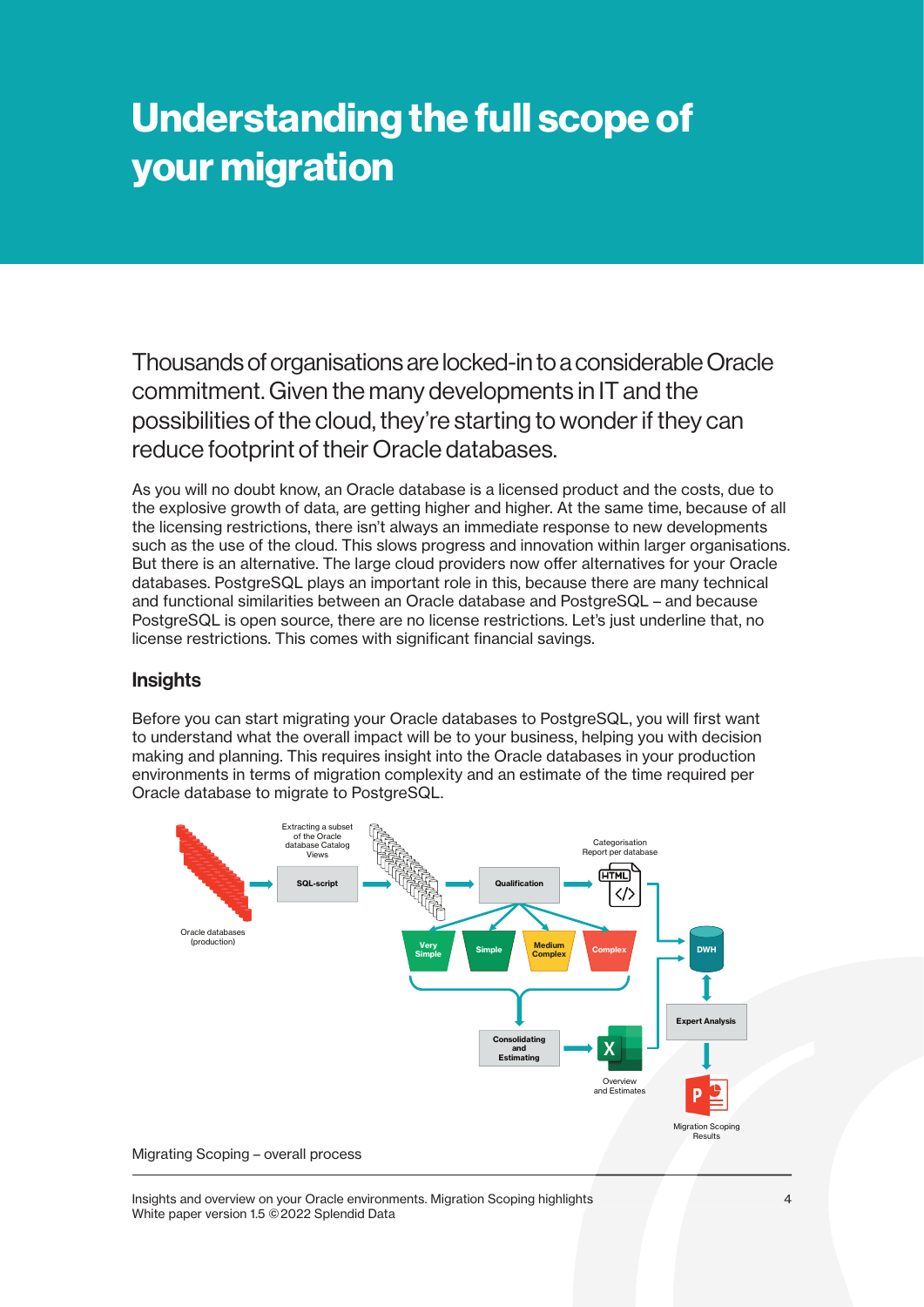Our experience has shown that on average, 60% of the Oracle databases in production environments are very easy to migrate. This is what we call VERY SIMPLE and SIMPLE, and the results can be achieved quickly. The other 40% has a certain complexity that can impact the timescale of the migration.

Once we've gathered all the data from our Migration Scoping software, all the results become available in our data warehouse (DWH) to perform our expert analysis.

Finally, to give you an accurate insight into the complicating factors for each of your Oracle databases and an estimate of the time it will take to complete the migration. The data is displayed via an HTML page for each Oracle database, an easy to understand Excel spreadsheet and a presentation given by our experts to lead you through all data and to explain our findings. In short – you'll understand the full scope of the project.

Insights and overview on your Oracle environments. Migration Scoping highlights 5 White paper version 1.5 © 2022 Splendid Data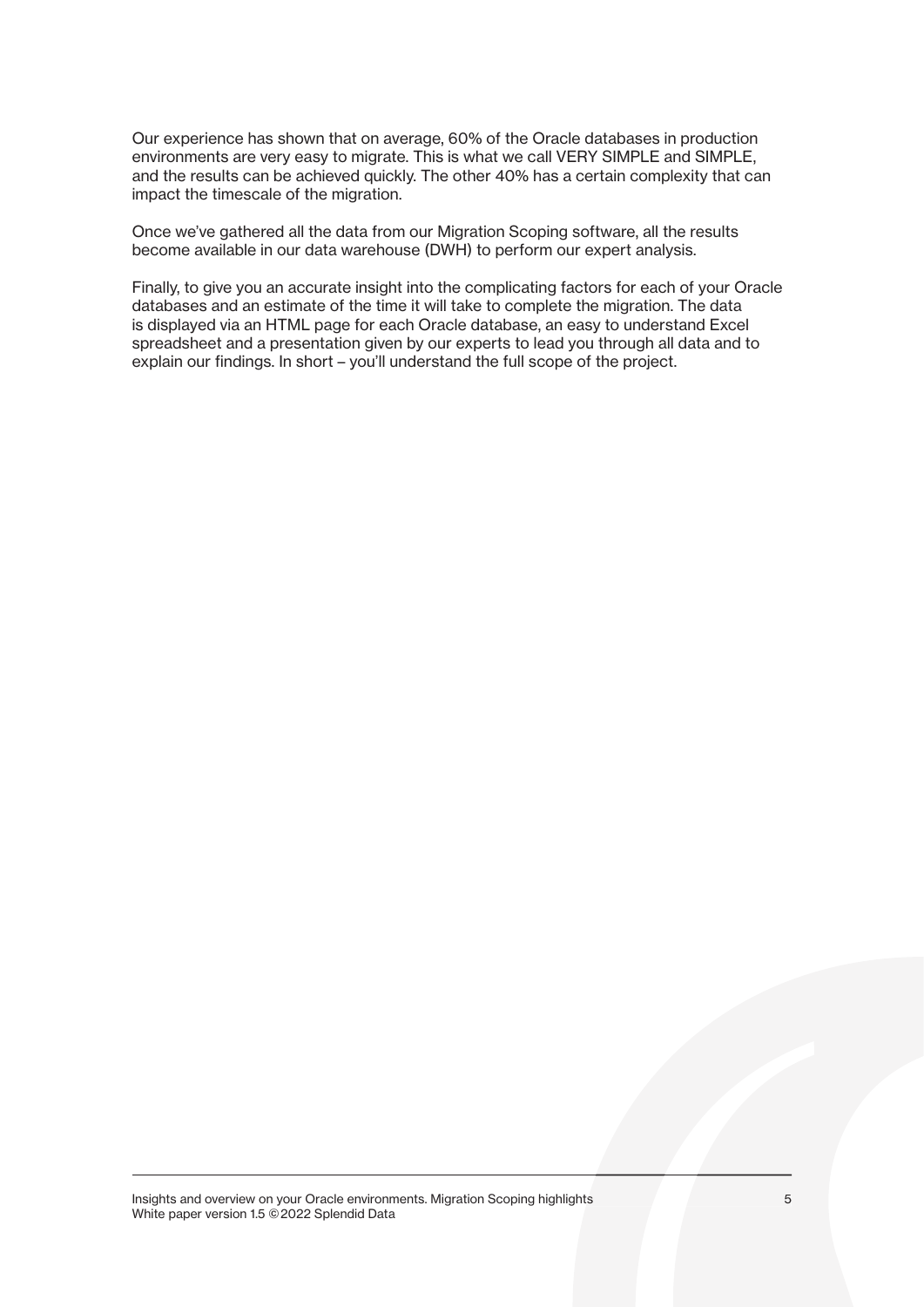## Migration Scoping

### How does it work?

To give our Migration Scoping software the information it needs, the first thing we need to do is extract a subset of the Catalog Views of the Oracle databases that we're looking to migrate to PostgreSQL. To make this happen we provide you with a SQL script which should be run against the relevant Oracle databases. If you're using Oracle Enterprise Manager, the script can be easily integrated and then started automatically using the correct parameters. And rest assured, we're fully transparent so you're able to review the SQL script and the output it produces.

As soon as the SQL script has done its job for each Oracle database, a file is created with the necessary meta data for the Migration Scoping software to do its work.



Migration Scoping – a little dive deeper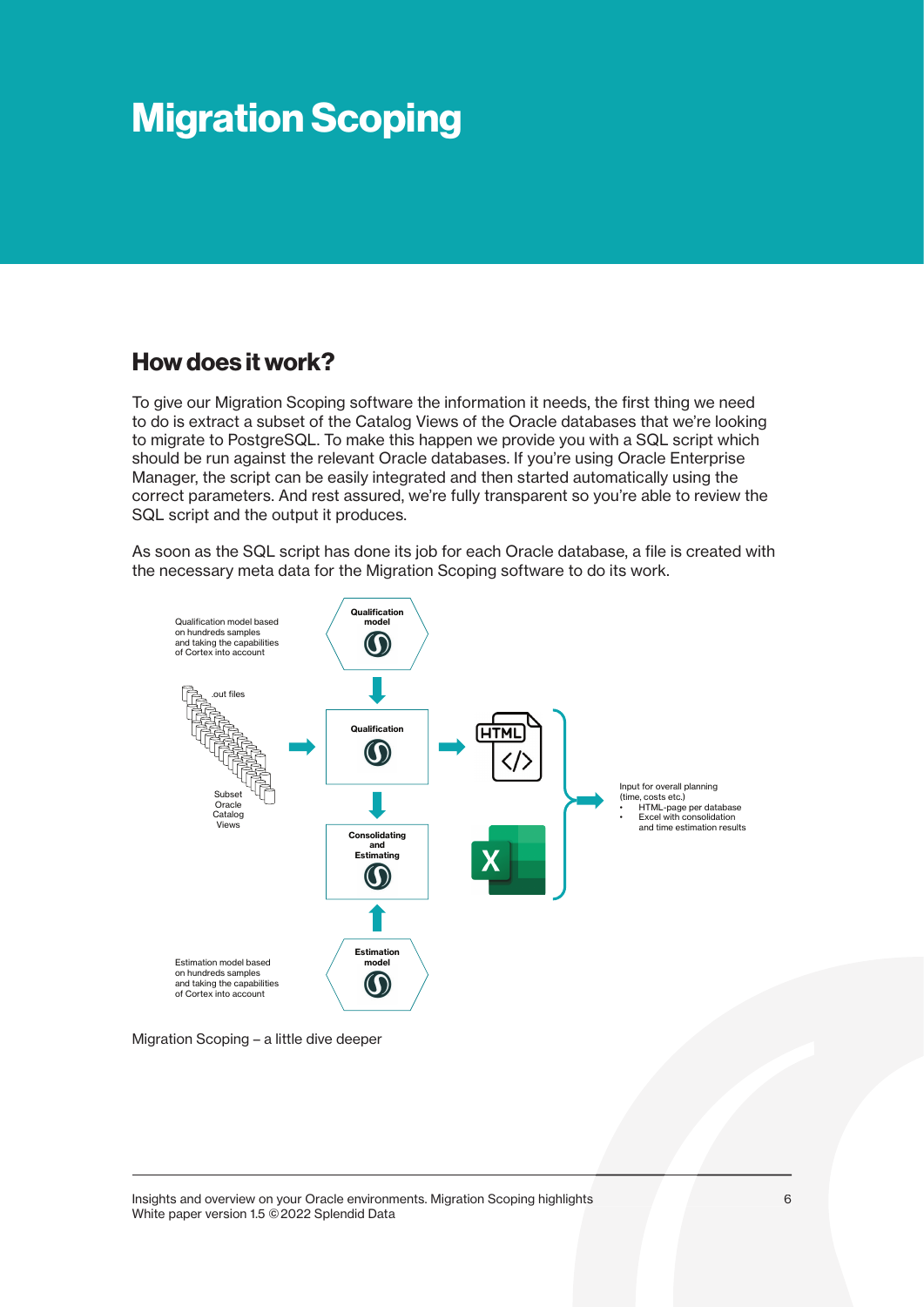## A deeper dive

Once we have the information we need from the meta data files, we can start our Migration Scoping software. The first step is to carry out a qualification phase that categorises the different Oracle databases according to our qualification model and produces an HTML results page for each Oracle database.

During the categorisation step, the software checks which specific parts of your database will need extra attention during migration. For example, we often see specific built-in elements that will need a custom PostgreSQL solution. But whatever it may be, we'll discuss the solutions before the actual migration from Oracle databases to PostgreSQL.



Qualification categories

#### **Qualification categories**

The next step is to estimate the time required for each Oracle database to migrate to PostgreSQL. We've developed an estimation model that uses the results of the qualification in combination with determinant quantities (such as the number of lines of code PL/ SQL etc.) to perform the estimation for each database. Once complete, a spreadsheet is produced with an overview of all the databases including the time estimates. A valuable tool when understanding the complexity of your migration.

Both the qualification model and the estimation model have a strong link with Cortex - our unique product to migrate Oracle databases to PostgreSQL. Thanks to the capabilities of Cortex, we are able to feed our models in such a way that even with limited data, it can draw important conclusions and provide the time estimates.

As a final step, before making all the results available to you, our experts carry out visual checks, based on all kinds of (cross) checks of all the data we've available in our DWH, on the findings that require extra attention and record this in your presentation.

Insights and overview on your Oracle environments. Migration Scoping highlights 7 1999 1999 1999 1999 1999 199 White paper version 1.5 © 2022 Splendid Data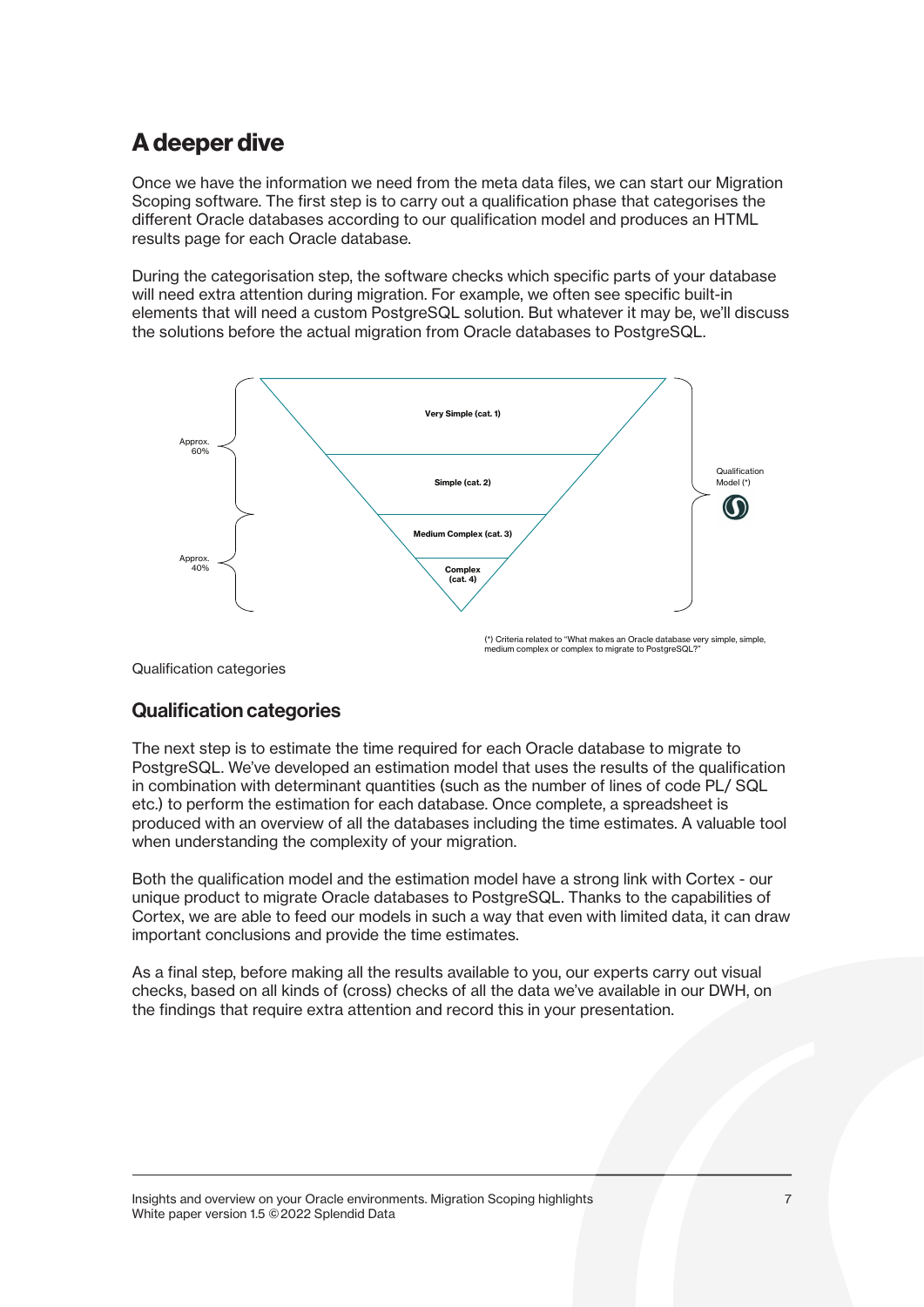### Manual analysis and estimation doesn't scale

Scalability is the magic word these days. Scalability is needed to get something done in a short period of time regardless of the number of actions.

Imagine this. You want to understand the complexity of, say, the 600 Oracle databases in your production environment that might qualify to be migrated to PostgreSQL. First you need to define what the criteria are and then you need to determine this for each database. Not to mention when a criteria needs to be adjusted slightly, you can start all over again.

To do something like this manually takes a lot of time from your database experts. In addition, it must be ensured that each database is analysed according to the same criteria. Definitely a challenge with these quantities. Calculate an average of 4 hours per Oracle database to analyse it. For 600 databases, this means that it will take around 300 working days (expert time) to show any results. Who is going to make this investment?



Example manual analysis vs Migration Scoping

Our Migration Scoping Service solves this for you. We have the systems in place on our side to perform these analyses and time estimates for you in no time.

In about 5 working days we have all results available for 600 databases. All uniform, clear and assessed by our experts. The investment involved is many factors lower than doing it manually and gives the best and uniform results. There are actually no reasons not to make this investment.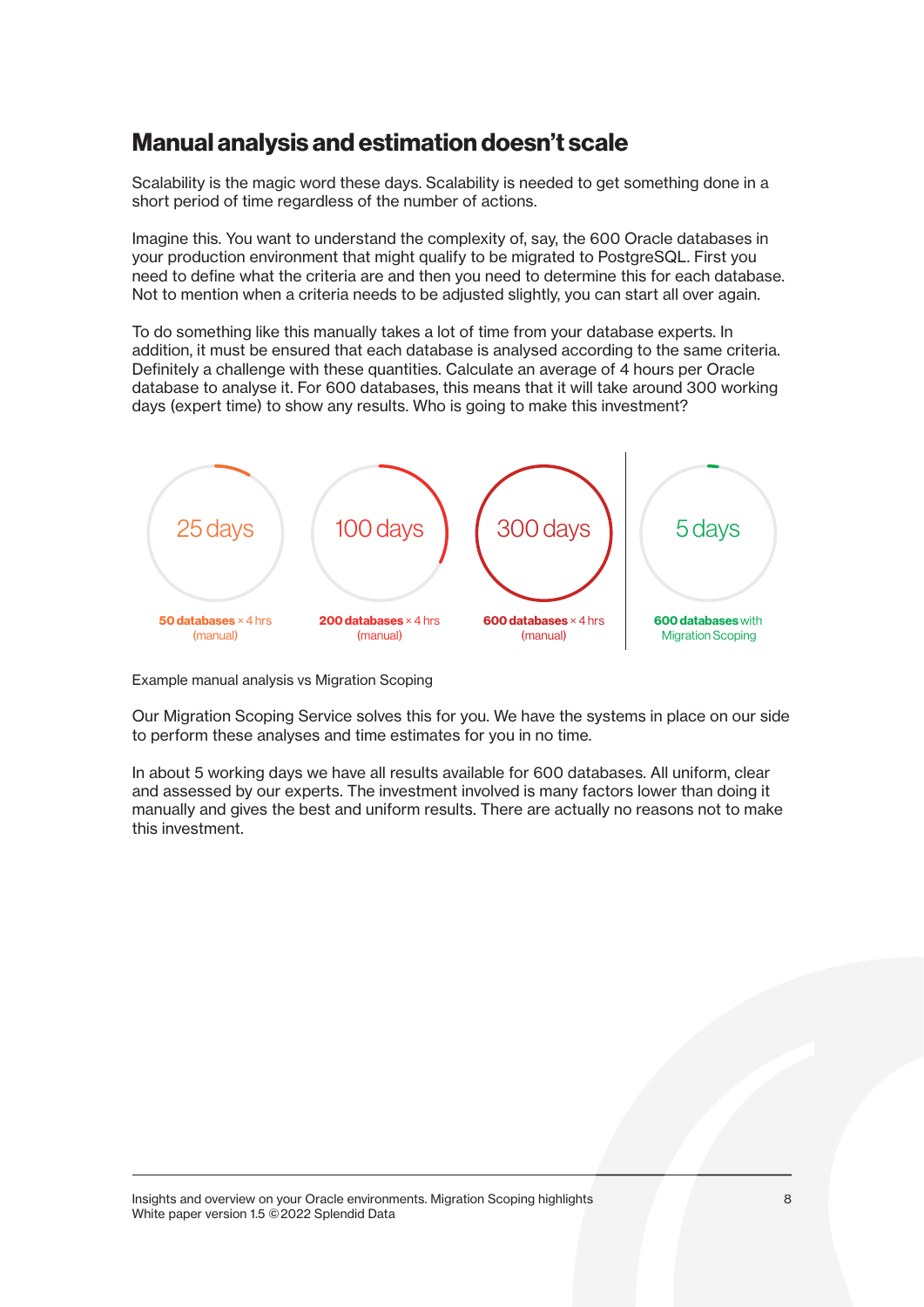## **Contact**

### Ready to get more insights and overview on your Oracle database environments?

Join names like CDC, Videotron and CNP and free your organisation from Oracle databases by migrating to PostgreSQL.

Please get in touch today to ask us to setup a meeting where we can explain all the benefits of our Migration Scoping Service in more detail.

#### Michel Schöpgens

michel.schopgens@splendiddata.com +31 85 773 19 99 (office) +31 6 54 34 30 89 (mobile)

Pascal Boutin (for the French speaking markets) pascal.boutin@splendiddata.com +33 6 11 69 68 64 (mobile)

#### Splendid Data

Binnenhof 62a 1412 LC NAARDEN The Netherlands

#### Find us online

www.splendiddata.com www.linkedin.com/company/splendiddata